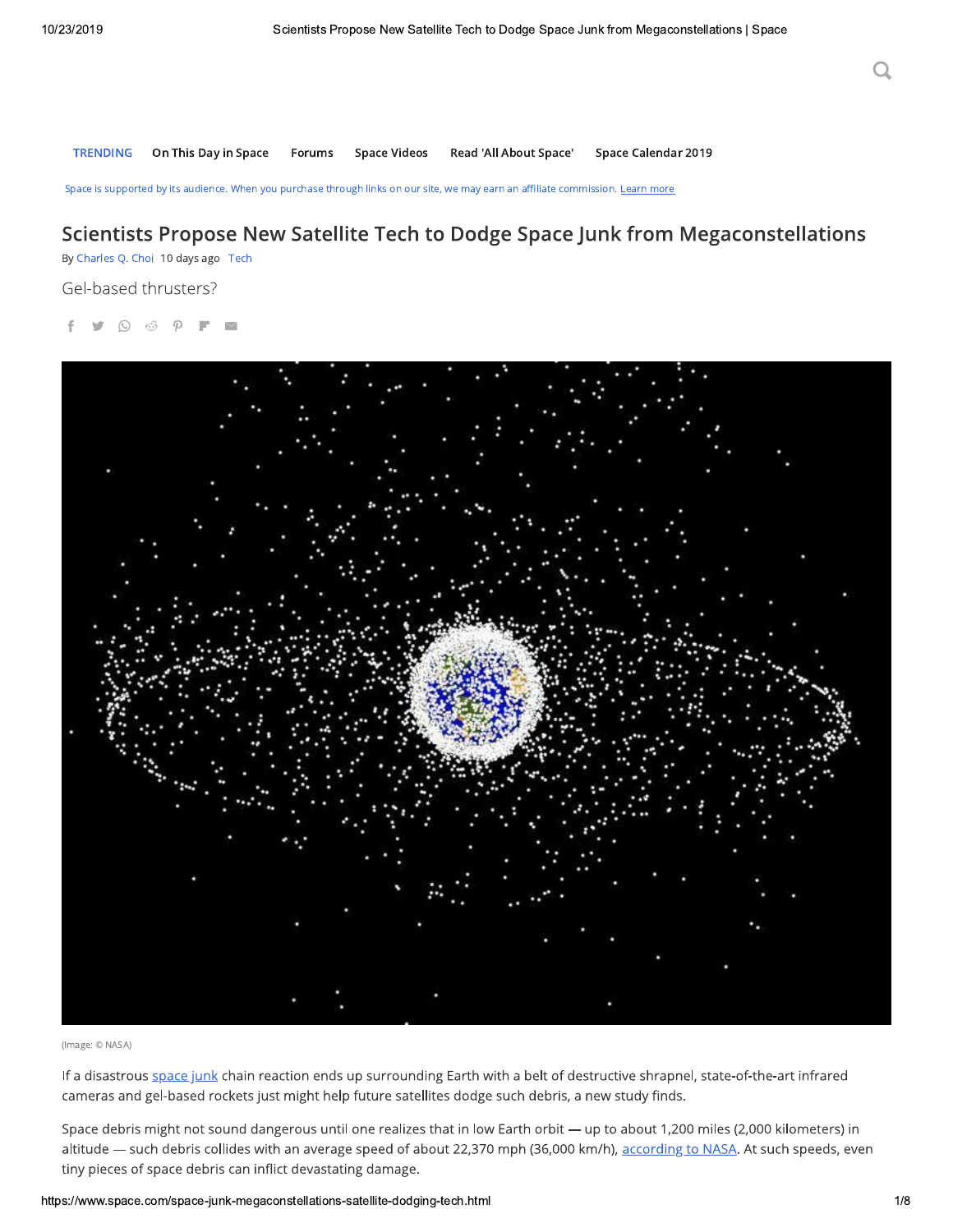#### 10/23/2019

#### Scientists Propose New Satellite Tech to Dodge Space Junk from Megaconstellations | Space

Collisions with space debris have already led to millions of dollars in losses. For example, on Feb. 10, 2009, an active U.S. communications satellite called Iridium 33 was obliterated when it was struck by a defunct Russian satellite Cosmos 2251 built in the 1960s.

In addition, such disasters can generate more debris that could go on to destroy more objects in orbit, a cascade of destruction that might ultimately create a debris belt around Earth. This worst-case chain-reaction scenario is known as the "Kessler effect" or "Kessler syndrome," a scenario that NASA scientist Donald Kessler predicted in 1978.

**Video: The Global Threat of Space Debris** Related: 7 Wild Ways to Clean Up Space Junk

### The Rise of megaconstellations

Currently about 500,000 marble-size pieces of debris and more than 100 million objects a millimeter or less in size are estimated to orbit Earth, according to NASA. Furthermore, since it has become cheaper than ever to build and launch satellites, companies such as SpaceX, Amazon, OneWeb and Telesat are planning to launch "megaconstellations" into low Earth orbit in the next few years, and each will be composed of hundreds of miniature satellites.

A study in 2017 suggested the collisions one might expect to occur with such megaconstellations might significantly exacerbate the risk of the Kessler effect. In fact, the European Space Agency had to move its Aeolus Earth-observation satellite on Sept. 2 to avoid a potential collision with a SpaceX Starlink satellite, one of 60 such satellites *launched at the same time in May of this year*.

To prepare for the possibility of the Kessler effect, scientists analyzed how satellites might continue to survive and operate when space debris dominates low Earth orbit.

"Given how a whole bunch of companies are now proposing megaconstellations that would cram up to thousands of satellites into low Earth orbit, it's not a matter of if but when these things start to collide and cause this ripple effect of accidents," Jekan Thangavelautham, an aerospace engineer at the University of Arizona, told Space.com. Thangavelautham is senior author of the new study on space debris, which he and colleagues presented on Sept. 18 at the Advanced Maui Optical and Space Surveillance Technologies Conference in Hawaii.

Related: European Satellite Dodges Potential Crash with SpaceX Starlink Craft

### **Avoiding the Kessler syndrome**

When it comes to miniature bits of space debris, prior work suggested that satellites could get protected using defenses known as Whipple shields.

These consist of a relatively thin cover over the main wall of a spacecraft, which breaks up and disperses incoming debris. This spreads the energy of the impact over a larger area, making it easier to withstand. However, Whipple shields can only protect against debris 0.4 inches (1 centimeter) wide or smaller, the researchers said.

For big chunks of space debris, ground-based radar and telescopes can remotely track their movements, helping scientists predict their trajectories. Satellites can then get instructed on how to best maneuver to prevent impacts. However, such "remote avoidance" strategies are limited, because NASA and the Department of Defense cannot track objects smaller than 2 inches (5 cm) in size, the new study noted.

The scientists focused on how satellites might deal with debris too small to be tracked from the ground yet big enough to penetrate Whipple shields. They suggested that an onboard thermal infrared camera might help a satellite quickly detect minuscule levels of heat from this mid-size debris on the scale of tens of miles away, all without any input from the ground.

However, even if a satellite could detect incoming space junk from tens of miles away, given the speed at which orbital debris travels, satellites would only have seconds to dodge a collision. The researchers suggested using rockets that use solid propellants, as these are high-thrust, lightweight and reliable, and can activate in a fraction of a second - all for a fast, rough push out of harm's way.

### Space junk-dodging cubesat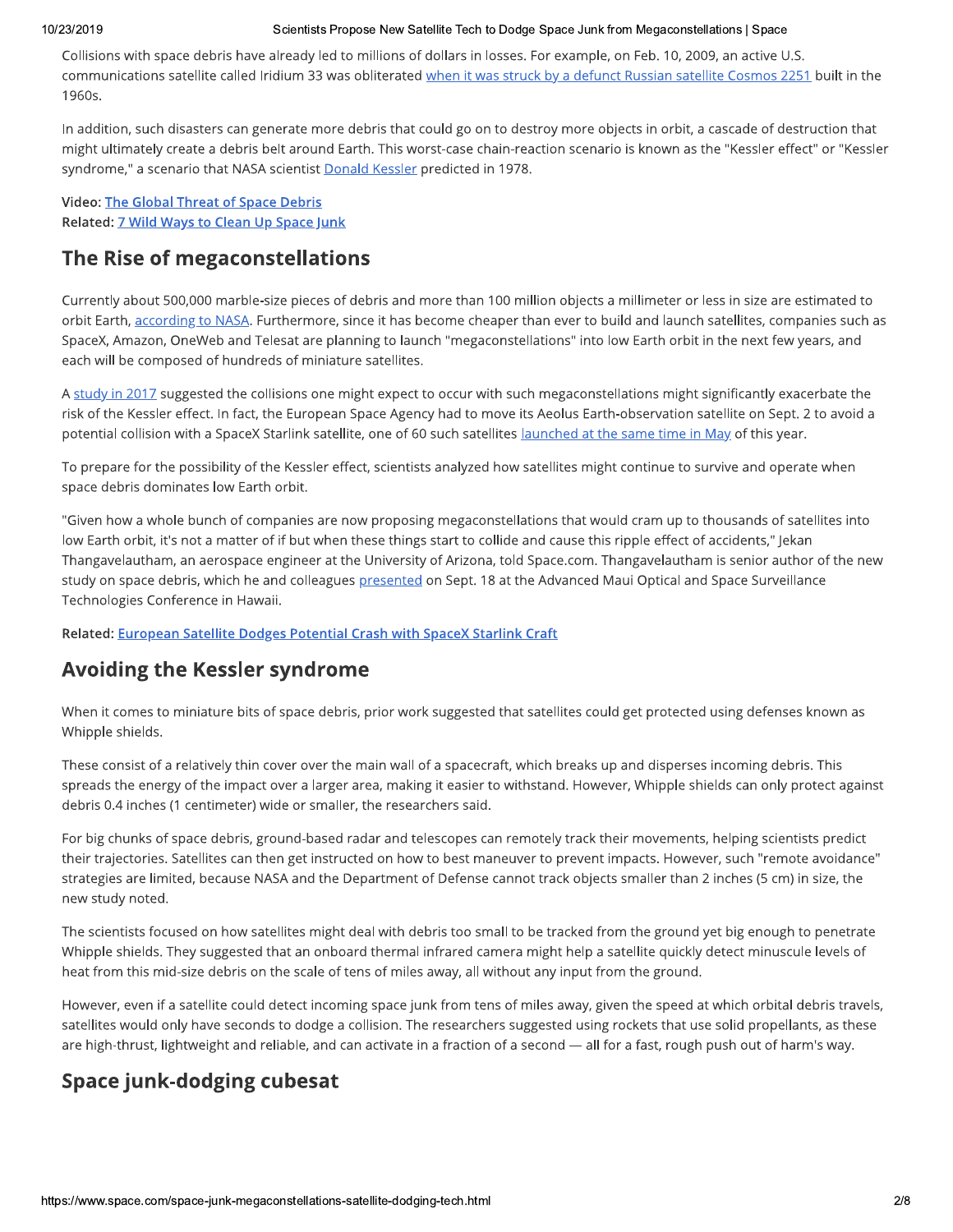An illustration of a concept cubesat equipped with gel-based thrusters and infrared cameras to track space junk. (Image credit: Troy M. Jameson and Himangshu Kalita)

To test their ideas, the scientists proposed developing a cubesat - a satellite based on cubes just about 4 inches (10 cm) wide. They suggested creating a breadloaf-size cubesat the size of three such cubes with 16 solid-propellant thrusters and a thermal infrared camera with a ceramic Whipple shield transparent to infrared rays.

"We want to keep the design fundamentally simple, for a system that doesn't cost an arm and a leg," Thangavelautham said.

The most common type of solid-propellant rockets can each be used only once. Part of the reason the researchers' proposed avoidance system has multiple thrusters is so that it can help a satellite evade multiple potential collisions if necessary.

Alternatively, there are rockets that use solid gels as propellant instead that can each fire many times - "these could increase the number of times a satellite could dodge debris," Thangavelautham said.

- **Latest News About Space Junk and Orbital Debris**
- Space Junk Explained: The Orbital Debris Threat (Infographic)
- SpaceX's 1st Starlink Satellite Megaconstellation Launch in Photos

Follow Charles Q. Choi on Twitter @cqchoi. Follow us on Twitter @Spacedotcom and on Facebook.

Have a news tip, correction or comment? Let us know at community@space.com.

**MORE ABOUT...** 

LATEST

#### **Astronaut to Control a Moon Robot From the Space Station ▶**

#### 'Supremacy' Achieved: Quantum Computer Notches **Epic Milestone ▶**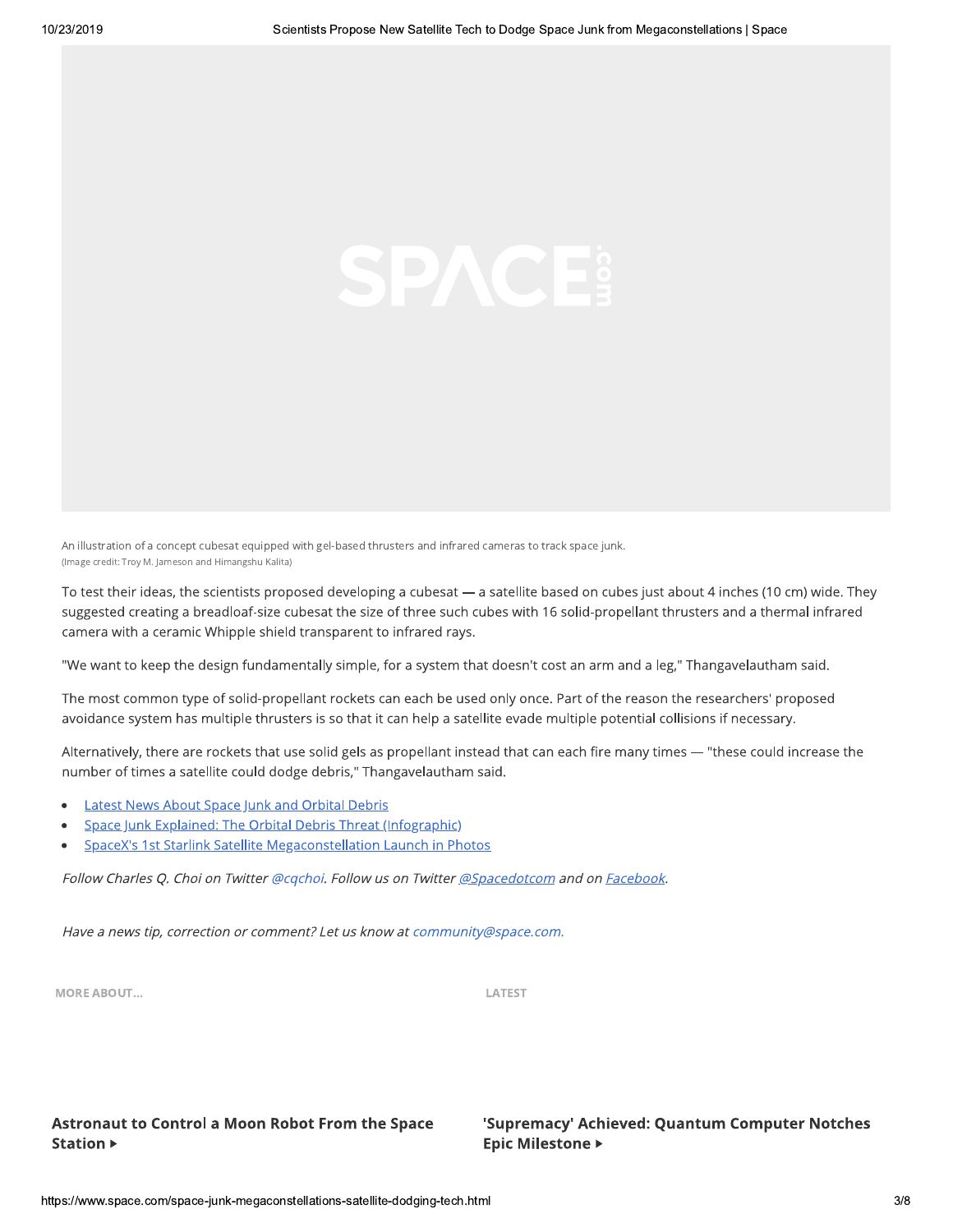Scientists Propose New Satellite Tech to Dodge Space Junk from Megaconstellations | Space

SEE MORE LATEST

 $\Box$ 

 $\Box$ 

#### Man Who Called Rise of NVIDIA Doubles Down on Prediction

The Legacy Report | Sponsored

#### If You Ever Shop at Home Depot, You're Going to Love This Hack

Wikibuy | Sponsored

#### Secretive Startup SpinLaunch Gets 1st Launch Contract for US Military

The secretive startup SpinLaunch, which aims to fling satellites into space without a traditional launch pad, has just secured its first launch contract.

Space

**MOST POPULAR** 

### **Space Companies Are Investing Big in 5G Technology**

By Elizabeth Howell October 20, 2019

**READ MORE** ▶

### Japan's 1st Moon Rover to Touch Down in 2021

By Mike Wall October 18, 2019

READ MORE ▶

### Moon VIPER: NASA Wants to Send a Water-Sniffing Rover to the Lunar South Pole in 2022

By Meghan Bartels October 16, 2019

**READ MORE** ▶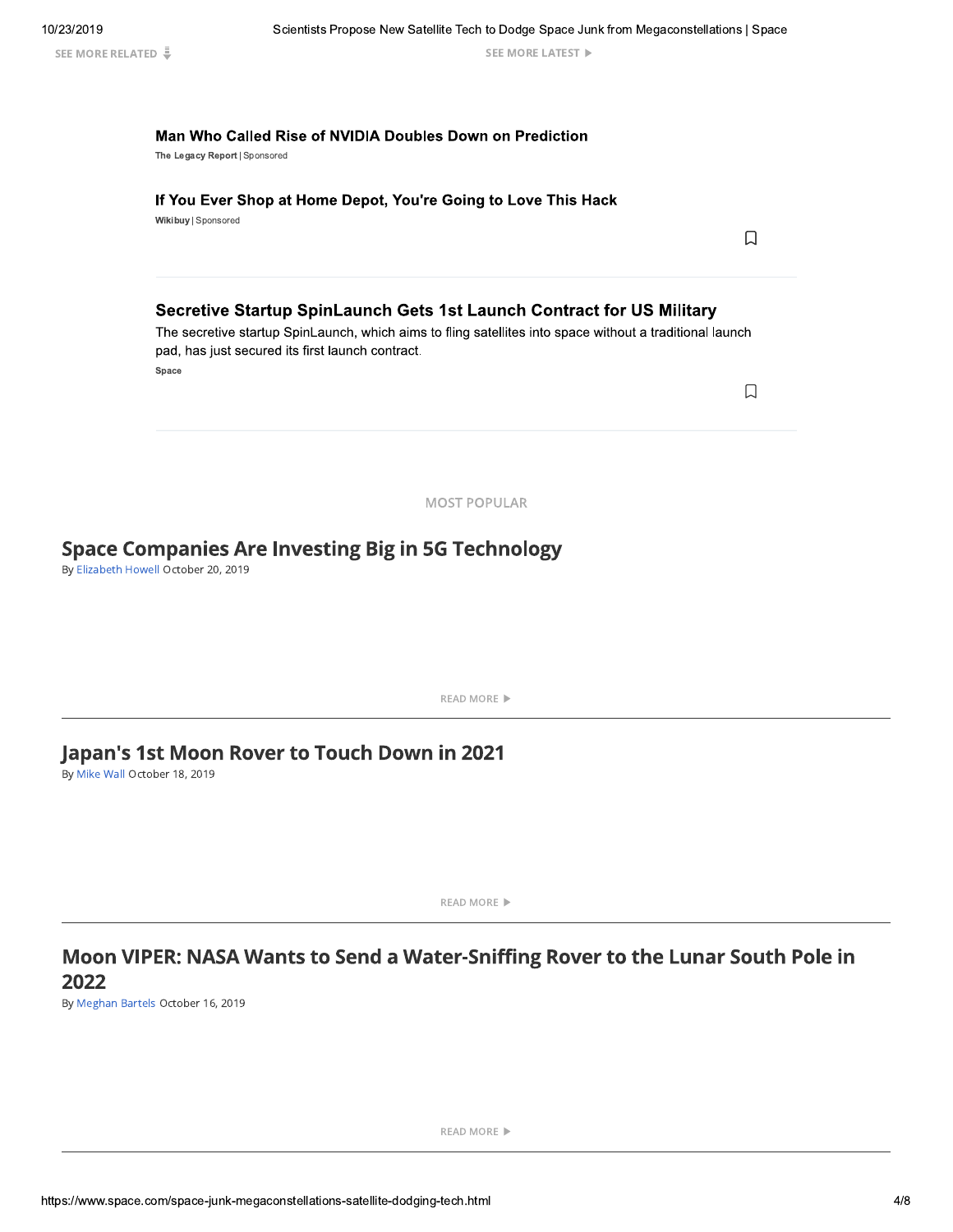Scientists Propose New Satellite Tech to Dodge Space Junk from Megaconstellations | Space

NASA Just Unveiled the Spacesuit to be Worn by First Woman on the Moon

By Chelsea Gohd October 16, 2019

**READ MORE** ▶

## First-of-Its-Kind Satellite Servicing Spacecraft Launches on Russian Rocket

By Mike Wall October 09, 2019

**READ MORE** ▶

### Moon 2024: NASA Wants Ideas for Lunar Spacesuit Tech

By Elizabeth Howell October 09, 2019

READ MORE ▶

### Meat Grown in Space for the First Time Ever

By Chelsea Gohd October 08, 2019

**READ MORE** ▶

# From Brain Control to Multiverses, 'Rick and Morty' Gets Some Science Right

By Mindy Weisberger October 08, 2019

**READ MORE** ▶

### 'Glad You Asked': New Web Series Tackles Mars Terraforming (Exclusive Clip)

By Elizabeth Howell October 07, 2019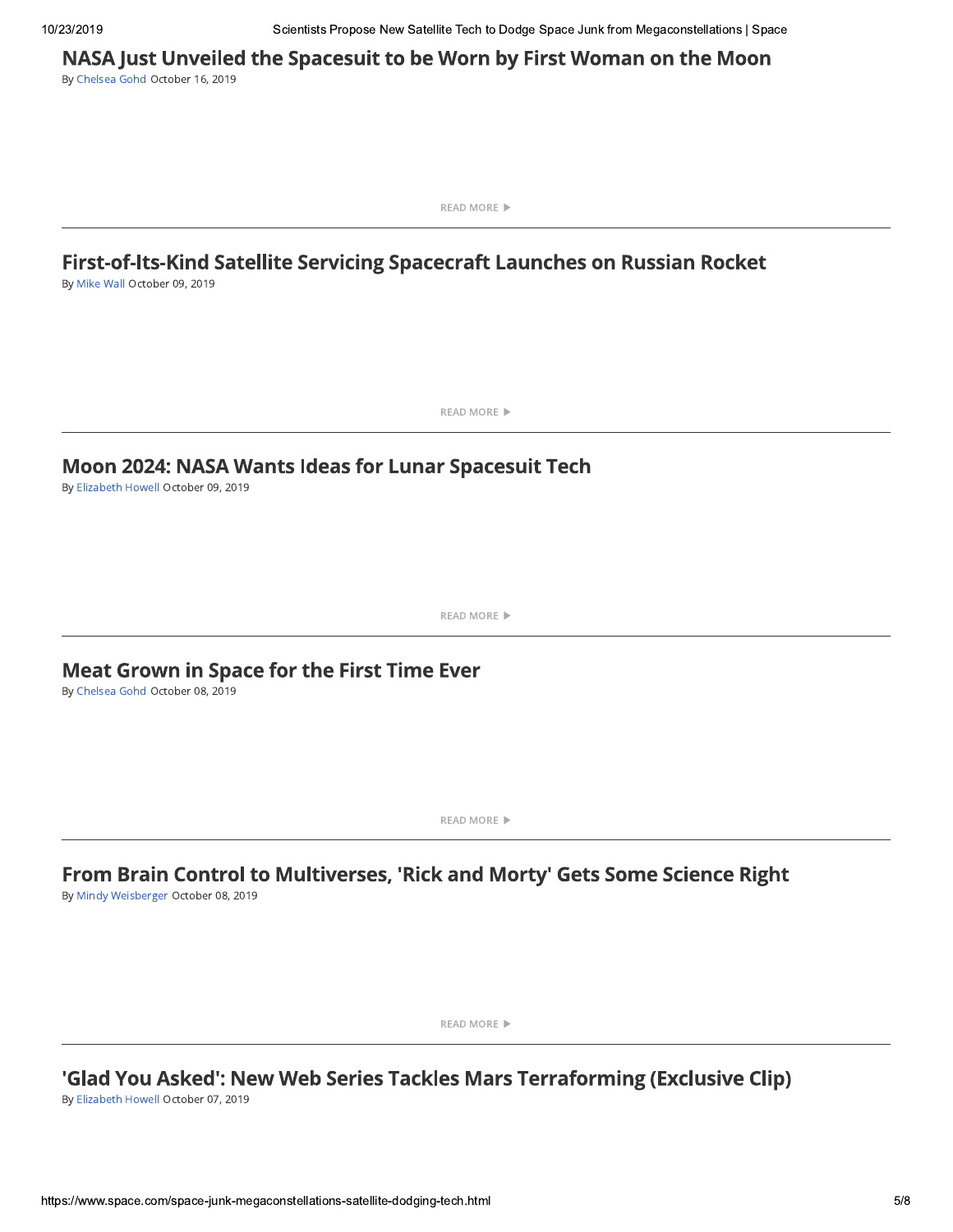READ MORE ▶

### An Algorithm May Be the 1st Thing to See Europa Clipper's Coolest Discoveries from **Jupiter Moon**

By Meghan Bartels October 07, 2019

READ MORE ▶ Stellina Smart Telescope Makes Astrophotography a Breeze: Review By Hanneke Weitering October 03, 2019 READ MORE ▶ SIGN UP FOR E-MAIL  $\boxtimes$ **NEWSLETTERS** Get breaking space news and the latest updates on rocket launches, skywatching events and more! E-mail address SUBSCRIBE No spam, we promise. You can unsubscribe at any time and we'll never share your details without your permission.

Advertisement

MORE FROM SPACE...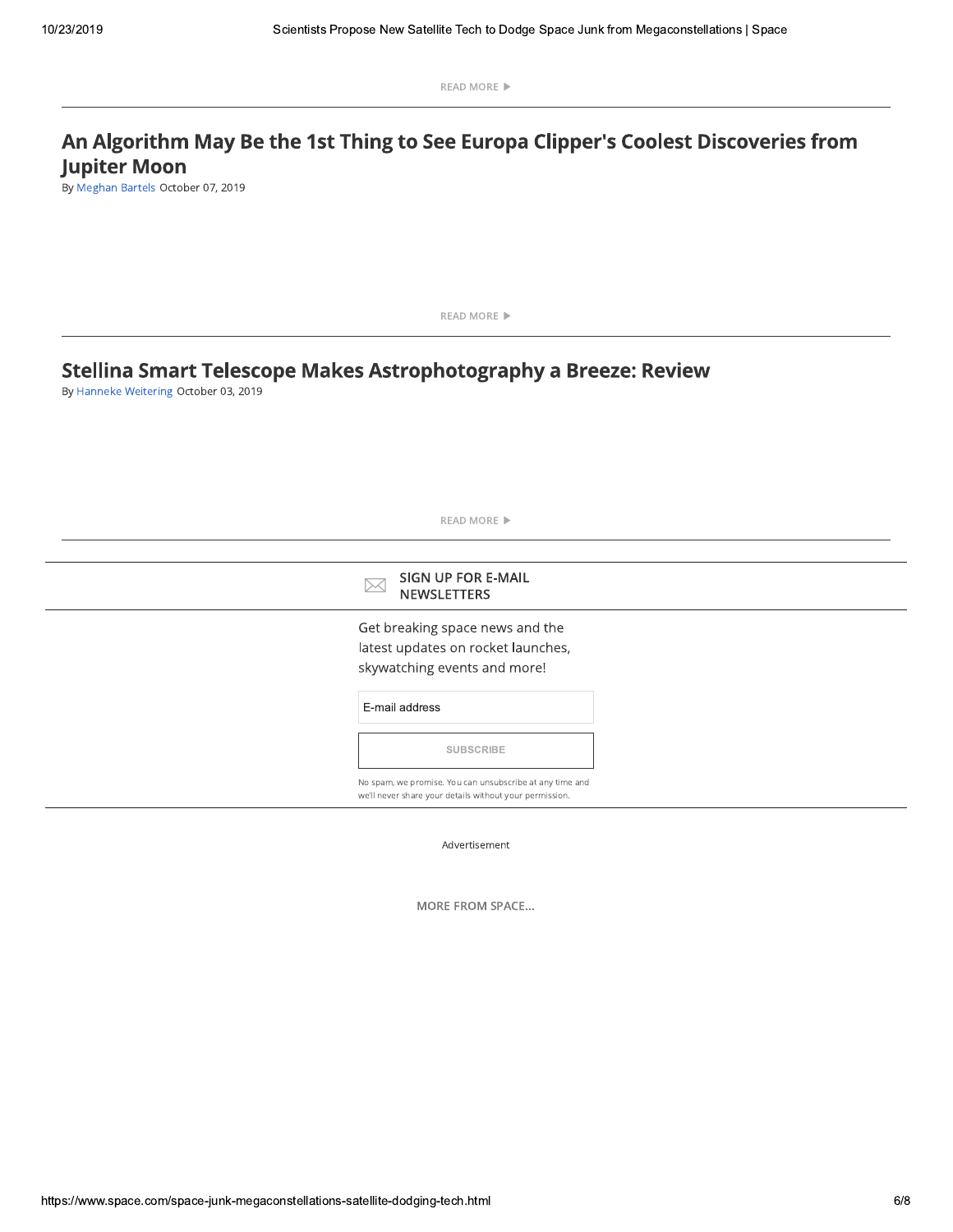

Watch Live @ 8:30 am ET: Space Agency Heads Meet at the International Astronautical Congress

 $\geq~$  On This Day in Space! Oct. 23, 2007: Space Station's Harmony Module Launches on STS-120

L34156MN6+5.6/1+FOC.P186Q+FG/8C20./5G//E1R.+N1S.1+8I614@+T@HH1U@C18.@+

VO.@+66C.+NWM3MM/86C@.FE.//.@+TH61C/X62BGCFH6@+O18-8@:=:KI1G+5-

 $\sqrt{5}$  The 'Dark' Legacy of Nobel Prize Winner Jim Peebles

Space is part of Future US Inc, an international media group and leading digital publisher. Visit our corporate site.

Terms and conditions

and conditions<br>ivacy policy<br>okies policy<br>ch.html<br>7/8 Privacy policy

Cookies policy